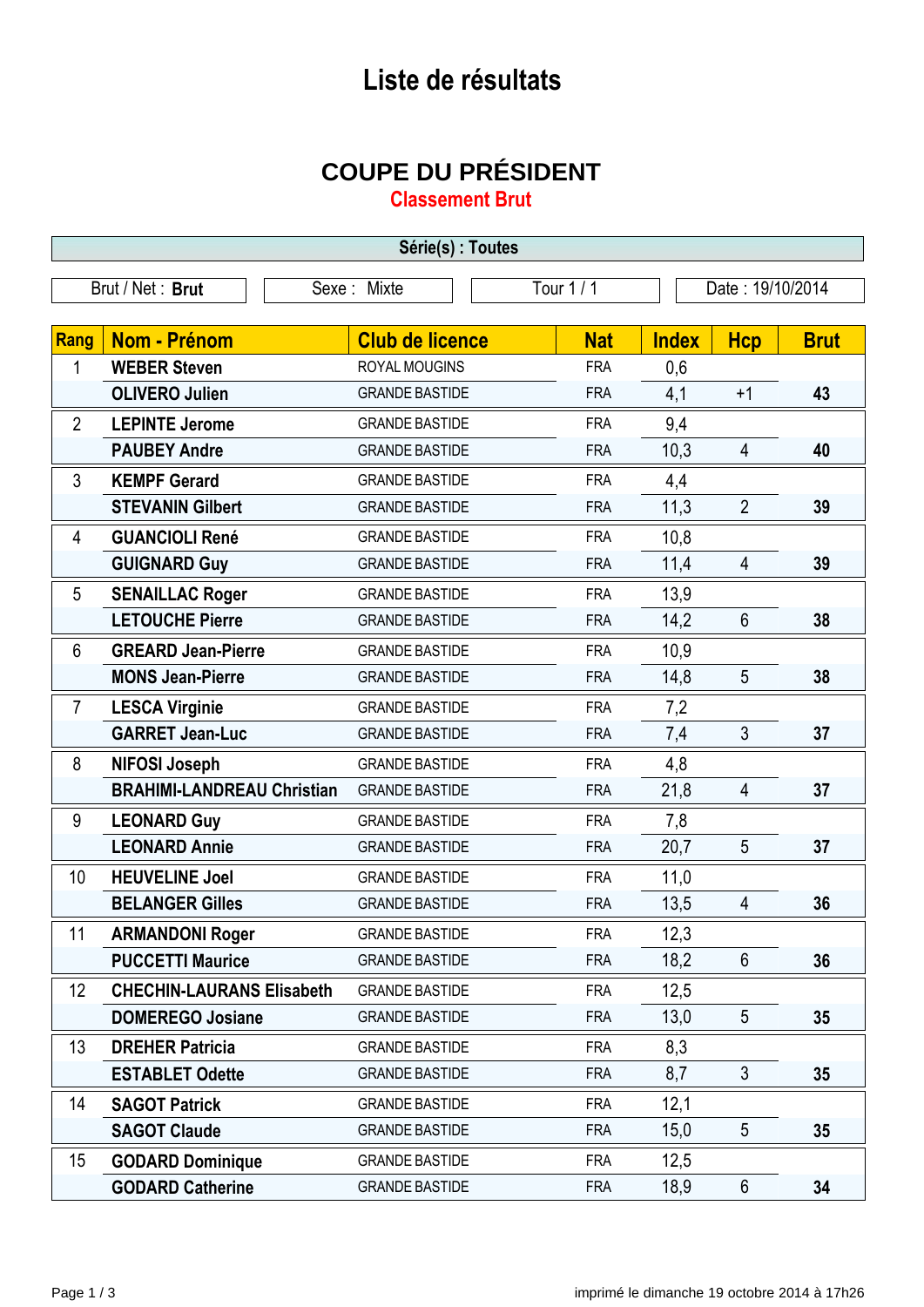| Rang | <b>Nom - Prénom</b>             | <b>Club de licence</b> | <b>Nat</b> | <b>Index</b> | <b>Hcp</b>      | <b>Brut</b> |
|------|---------------------------------|------------------------|------------|--------------|-----------------|-------------|
| 16   | <b>DI GIORGIO Audrey</b>        | <b>GRANDE BASTIDE</b>  | <b>FRA</b> | 8,0          |                 |             |
|      | <b>OLIVERO Vincente</b>         | <b>GRANDE BASTIDE</b>  | <b>FRA</b> | 13,0         | 4               | 34          |
| 17   | <b>CASTERAN Judith</b>          | <b>GRANDE BASTIDE</b>  | <b>FRA</b> | 10,5         |                 |             |
|      | <b>LERAY Jean</b>               | <b>GRANDE BASTIDE</b>  | <b>FRA</b> | 21,8         | $6\phantom{1}$  | 33          |
| 18   | <b>SIN Chris</b>                | <b>GRANDE BASTIDE</b>  | <b>FRA</b> | 14,3         |                 |             |
|      | <b>SIN Thim</b>                 | <b>GRANDE BASTIDE</b>  | <b>FRA</b> | 15,8         | $6\phantom{1}$  | 33          |
| 19   | <b>HOFFMAN Patrick</b>          | <b>GRANDE BASTIDE</b>  | <b>FRA</b> | 5,6          |                 |             |
|      | <b>HOFFMAN Kevin</b>            | <b>PACA</b>            | <b>FRA</b> | 11,8         | $\overline{2}$  | 33          |
| 20   | <b>MASOTTI Robert</b>           | <b>GRANDE BASTIDE</b>  | <b>FRA</b> | 7,9          |                 |             |
|      | <b>MASOTTI Evelyne</b>          | <b>GRANDE BASTIDE</b>  | <b>FRA</b> | 11,7         | $\mathfrak{Z}$  | 33          |
| 21   | <b>DRAGHI Serge</b>             | <b>VICTORIA</b>        | <b>FRA</b> | 10,8         |                 |             |
|      | <b>ROUZAUD Jacques</b>          | <b>GRANDE BASTIDE</b>  | <b>FRA</b> | 16,1         | 5               | 32          |
| 22   | <b>FEVRE Michele</b>            | <b>GRANDE BASTIDE</b>  | <b>FRA</b> | 19,5         |                 |             |
|      | <b>FEVRE Michel</b>             | <b>GRANDE BASTIDE</b>  | <b>FRA</b> | 19,7         | 9               | 32          |
| 23   | <b>BEAUMEL Bernard</b>          | <b>GRANDE BASTIDE</b>  | <b>FRA</b> | 9,7          |                 |             |
|      | <b>BEAUMEL Rosélya</b>          | <b>GRANDE BASTIDE</b>  | <b>FRA</b> | 10,9         | $\overline{4}$  | 32          |
| 24   | <b>BRAGHIERI Nicole</b>         | <b>GRANDE BASTIDE</b>  | <b>FRA</b> | 11,7         |                 |             |
|      | <b>RAILTON Helene</b>           | <b>GRANDE BASTIDE</b>  | <b>FRA</b> | 15,2         | 5               | 31          |
| 25   | <b>BOUTHORS Dominique</b>       | <b>GRANDE BASTIDE</b>  | <b>FRA</b> | 11,8         |                 |             |
|      | <b>BOUTHORS Etienne</b>         | <b>GRANDE BASTIDE</b>  | <b>FRA</b> | 17,3         | $6\phantom{1}$  | 30          |
| 26   | <b>CORDIER Daniel</b>           | <b>GRANDE BASTIDE</b>  | <b>FRA</b> | 16,3         |                 |             |
|      | <b>CORDIER Marie</b>            | <b>GRANDE BASTIDE</b>  | <b>FRA</b> | 18,1         | $\overline{7}$  | 30          |
| 27   | <b>KLEIBER Françoise</b>        | <b>GRANDE BASTIDE</b>  | <b>FRA</b> | 21,7         |                 |             |
|      | <b>MARTIN Bernadette</b>        | <b>GRANDE BASTIDE</b>  | <b>FRA</b> | 21,9         | 10 <sup>°</sup> | 29          |
| 28   | <b>SCHNEIDER René - Charles</b> | <b>ALSACE</b>          | <b>FRA</b> | 11,4         |                 |             |
|      | <b>LE GARREC Michel</b>         | <b>GRANDE BASTIDE</b>  | <b>FRA</b> | 22,4         | 6               | 28          |
| 29   | <b>COTTALORDA Georges</b>       | <b>GRANDE BASTIDE</b>  | <b>FRA</b> | 15,8         |                 |             |
|      | <b>DAMIANO Jacques</b>          | <b>GRANDE BASTIDE</b>  | <b>FRA</b> | 22,3         | 8               | 28          |
| 30   | <b>COMETTO Giuseppe</b>         | <b>GRANDE BASTIDE</b>  | <b>FRA</b> | 15,4         |                 |             |
|      | <b>CURTET Danielle</b>          | ST DONAT               | <b>FRA</b> | 26,9         | 8               | 28          |
| 31   | <b>ASTOUX Jean-Marc</b>         | <b>GRANDE BASTIDE</b>  | <b>FRA</b> | 17,2         |                 |             |
|      | <b>ASTOUX Marie-Agnès</b>       | <b>GRANDE BASTIDE</b>  | <b>FRA</b> | 28,1         | 9               | 28          |
| 32   | <b>PARIS Jean</b>               | <b>GRANDE BASTIDE</b>  | <b>FRA</b> | 17,0         |                 |             |
|      | <b>PARIS Josette</b>            | <b>GRANDE BASTIDE</b>  | <b>FRA</b> | 27,0         | 9               | 27          |
| 33   | <b>POUMAREDE Bernard</b>        | <b>GRANDE BASTIDE</b>  | <b>FRA</b> | 10,3         |                 |             |
|      | <b>LEPAUTE Sheila</b>           | <b>GRANDE BASTIDE</b>  | <b>FRA</b> | 22,0         | $6\phantom{1}$  | 27          |
| 34   | <b>ATTAL Gilbert</b>            | <b>GRANDE BASTIDE</b>  | <b>FRA</b> | 17,9         |                 |             |
|      | <b>ATTAL Marie Francoise</b>    | <b>GRANDE BASTIDE</b>  | <b>FRA</b> | 18,9         | 8               | 27          |
| 35   | <b>BETTIN Christian</b>         | <b>GRANDE BASTIDE</b>  | <b>FRA</b> | 14,7         |                 |             |
|      | <b>BETTIN Eliane</b>            | <b>GRANDE BASTIDE</b>  | <b>FRA</b> | 29,4         | 9               | 27          |